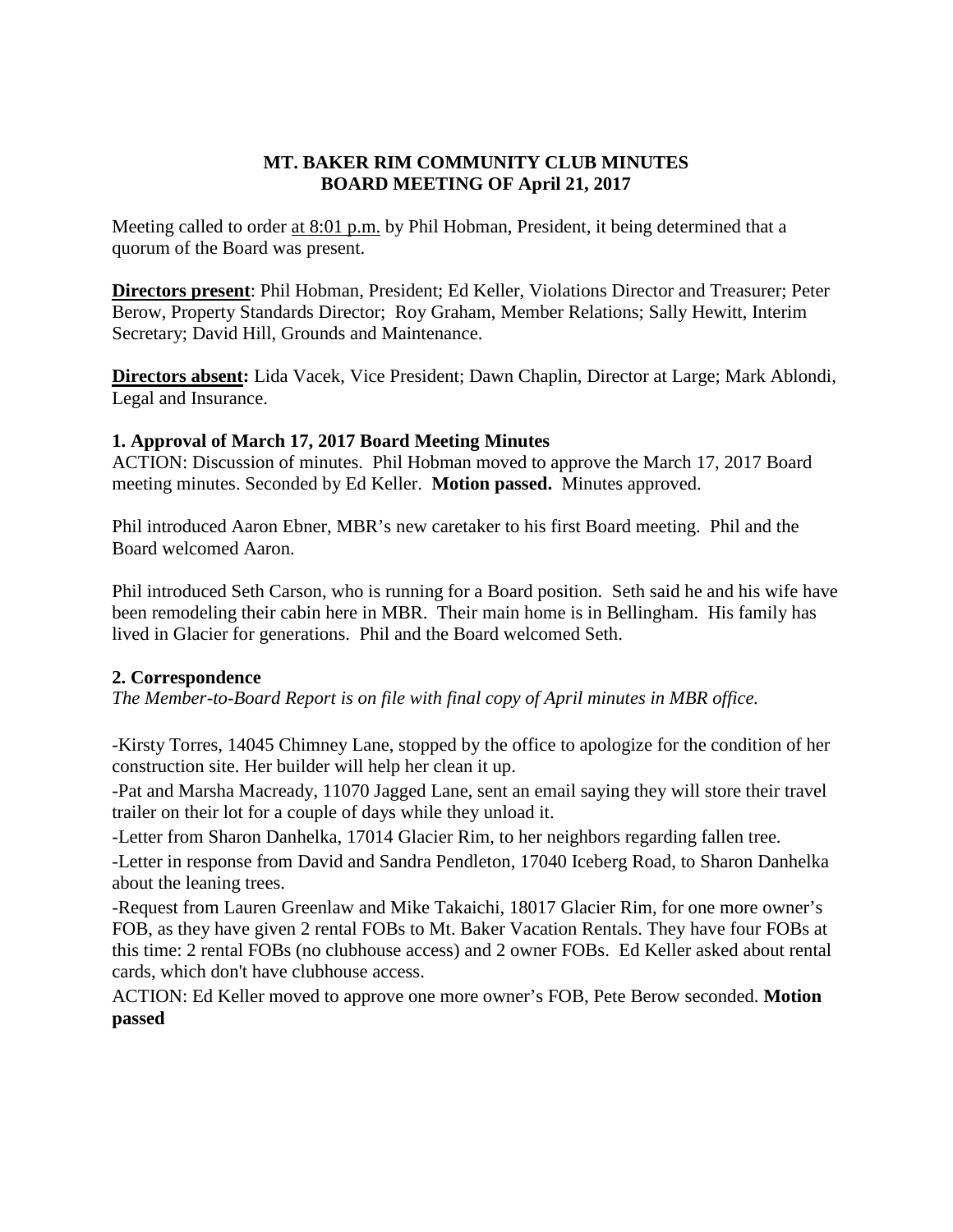-Cheylane Adams, 12007, wants to donate an air hockey table for the clubhouse. We'll let new caretaker Aaron Ebner and Grounds and Maintenance make the decision. Ed moved we accept the air hockey table if Aaron Ebner thinks it's usable.

-Jesse Hughes, 12006 Welcome, attended the meeting, as she would like to be able to store her snowmobile on her property during the winter season.

Ed Keller discussed changing our Property Standards document to allow for specific seasonal storage of sports utility vehicles (such as snowmobiles), and off-season storage of such vehicles in approved structures. There is an insurance issue for all vehicles on our roads, but we don't need to worry about insurance on vehicles in storage. Phil Hobman said if we're meeting members' needs, and the Board has no dissention, we should go ahead with this change. If a member has a boat longer than 17', that member can request permission to store it. Longer than than 17' runs into problems. Roy Graham asked what is the definition of seasonal. April - October for the summer boat season and November - April for the winter snowmobile season. Ed Keller says he thinks this change covers everything. If people have ATVs, they can store them for 7 days. Concerning the concealed firewood issue, we've never enforced it. Ed Keller stated it's not unreasonable to ask people to keep wood hidden. Do we want to leave firewood regulation in? Roy Graham said we should deal with firewood as an unsightly issue. Ed said he will remove the storage of firewood regulation.

ACTION: Ed Keller moved to add the new snowmobile changes to Rules and Regulations. Pete Berow seconded. **Motion passed.**

# **3. Directors**' **Reports**

*Directors reports as submitted are on file with the April minutes. Additional comments are recorded here:*

a. President

Phil Hobman thanked Allison for her excellent work ethic and work done at MBR and said she'll be missed. He said he appreciated the candidates stepping forward to run for the Board.

b. Secretary

Sally Hewitt reported we're on schedule for AGM preparations. Five candidates are running for four Board positions: Seth Carson, Dodie Fox, Sally Hewitt, David Hill, and Dennis Larson. She asked each candidate to submit a short bio (100-word maximum) and compiled them in a Word document for Angela, who will put the bios on the flip side of the ballot.

c. Treasurer

Ed Keller said we're in good shape financially. Our 2017 dues have been paid by over 90% of members. Unpaid dues are being charged interest each month unpaid. As of April 8, there are 41 members yet to pay and 2 members who have partially paid. Unpaid dues equal \$28,520.00 + interest. This makes our paid dues on March 31 at \$257,155.00. As of April 8, an additional \$1,300.00 in dues have been paid. This is consistent with 2016 collection and the same members as last year are delinquent this year. We'll cover the letter for delinquent dues later in the meeting.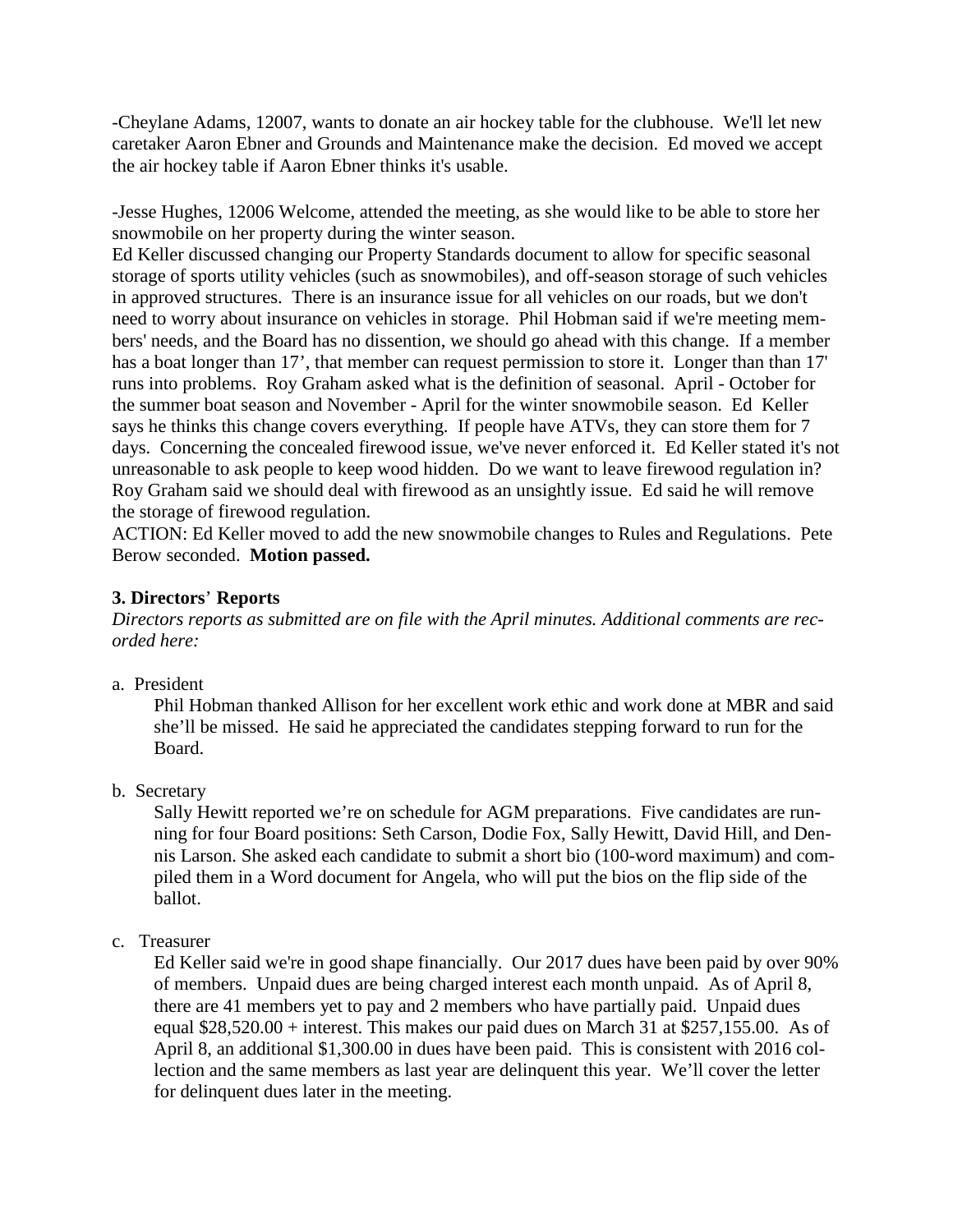When the new bank signers are made official, we can send the application in. The new signers will have to go in to the bank.

#### d. Legal and Insurance

Mark Ablondi did not attend the meeting. Allsion said Mark was looking into AEDs (defibrillators) and the impact on insurance. David Hill said we looked into this in the past - the odds of needing this are very low. Ed Keller said Pete Berow brought up the defibrillator issue, so did Pete want to comment. Pete thinks we need one in the pool area because we have no lifeguards on duty. Roy Graham asked where we would store it. Allison sad it hangs on the wall. Roy Graham's concern: something of value might be stolen. Ed asked Aaron if he's beyond CPR-level training and Aaron replied he is experienced in EMT work. Ed asked Aaron to look into an AED. Lithium batteries are expensive. Allsion said the home-use AEDs are less expensive, but the larger-use AEDs have more expensive, longer lasting batteries. Phil Hobman said he thinks vandalism would not be an issue. David Hill said we should check with our insurance company because insurance companies aren't necessarily in favor of AEDs. At issue is the assumption of people's ability to operate an AED. Roy Graham agrees it's important to check with our insurance company. Allison said she'll look into the security of a wall mount. Phil asked Aaron to come back to the next meeting with pertinent information regarding AEDs.

#### e. Grounds and Maintenance

David Hill welcomed Aaron Ebner, our new caretaker. Aaron said Allison has helped with information on vendors. Aaron will shadow Allison's emails and work days until April 30. He'll take over as head caretaker on May 1. David Hill asked if Allison had anything of note regarding Grounds and Maintenance: she said the clubhouse furnace isn't running, but we're talking about replacing the furnace. Last year we turned it off May 10. Allison also brought up the washer/dryer issue at the gatehouse: will we provide Aaron with a washer/dryer? Allison and Doug bought the present washer/dryer and will take them when they move. Allison has seen some on Craig's List. Ed Keller said it would be a gatehouse expense. Both are electric. What do we feel is reasonable?

ACTION: Ed Keller moved we provide \$500 for the washer/dryer. Phil Hobman seconded. **Motion passed.**

David Hill said Allison is going to be missed. Allison said it's been the best job of her life and she feels sad to be leaving. Phil reiterated, saying we really appreciate all she's done.

#### f. Property Standards

Peter Berow mentioned a few members who've been contacted about removing tarps. Allison said MBR's Minimum Property Standards document's wording of the \$2,000 damage deposit is tied into septic or new house construction or the remodel of an existing home. Pete Berow said we might need to change the wording to include heavy equipment. Allison: it's a gray area if someone has a bulldozer pull out one stump. Phil Hobman said if we see damage, we'll need to address it. Roy Graham thinks we don't need more regulations. It was decided to leave the damage deposit as is.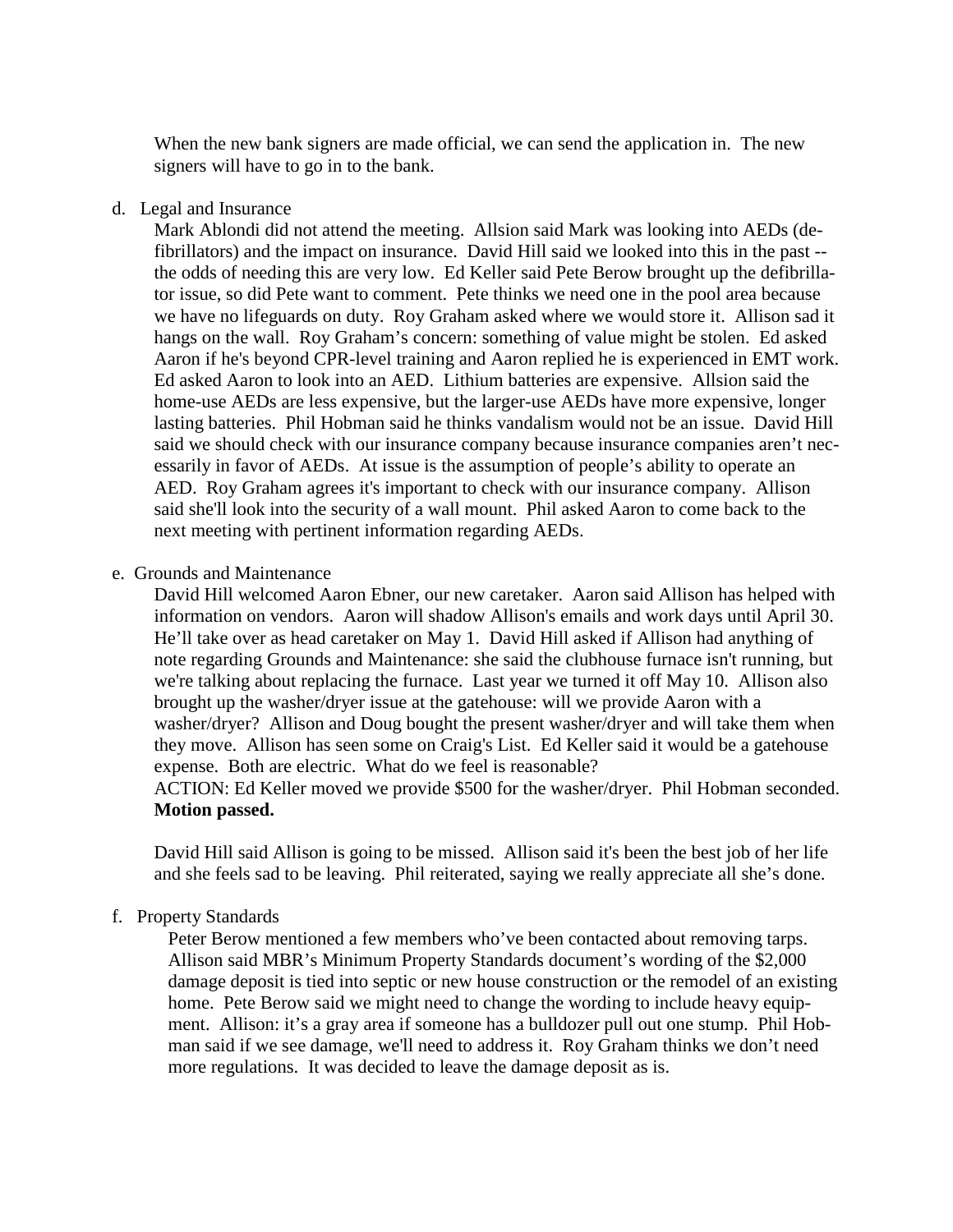## g. Violations

Ed Keller reported: Mark Waterbury isn't responding to fines and letters. Mark's one car is 5' off the street, the other is 10' off the street — he is clearly parking on MBR property. Ed stated this is difficult to enforce. The letters we've sent are not caustic; he has a \$150 fine. We eventually will have to put a lien on his property. Phil Hobman asked at what amount do we say his gate cards will be turned off, when will we place a lien on his property? Ed: 60-day notice of lien, cut off access in 10 days after the 60 days. We'll double the fine and if it's not paid then we'll place a lien. Ed said Aaron should check into the blue tarps and unlicensed vehicle at 15001 with Allison and Ed.

## h. Member Relations

Roy Graham said he has nothing new to report. Nineteen properties have sold since the beginning of the year. Last year 31 sold, this year 19 so far. It's nice to see new families with kids. Roy calls new members and lets them know MBR rules.

Aaron asked if people see the rules and regulations before they finalize a purchase? Ed said his new member packet came from the title company. More often, people receive their new member packets from the MBR office after their property purchase.

i. Director-at-Large

Dawn Chaplin did not attend the meeting.

# **4. Unfinished Business**

**a**. Update MPS off-season requirements (see correspondence)

b. MBR advisory vote: dues increase of \$25

Ed Keller said we just need a consensus on including the advisory vote in the AGM packet. ACTION: Ed Keller moved to approve the advisory vote regarding a dues increase of \$25 going out in the AGM packet, and Roy Graham seconded. **Motion passed.**

# c. MBR advisory vote: funds for Social Committee

A discussion ensued about this advisory vote and Ed Keller concluded: we have a very divided Board on this. We loaned the money for the New Year's Eve party and it was paid back. Dawn Chaplin, Social Committee Director, asked for \$200 for Easter and the Board approved the funds for Easter. Dawn wants to know from the membership whether they are willing to spend this money (\$2.50 of each member's annual dues amount) to fund the Social Committee. David Hill asked: what if only 30 people attend the AGM and vote for the \$2.50, will all members be charged for this? Roy Graham said we don't need this advisory vote, because the Board can vote for funds. The Social Committee lays out what we need, and the Board votes to fund or not. Ed asked: do we want to approve this advisory vote to send out to the membership?

ACTION: An informal vote was taken with a show of hands. Three (3) members voted against this advisory vote being included in the AGM packet and there was one abstention. The vote against carried.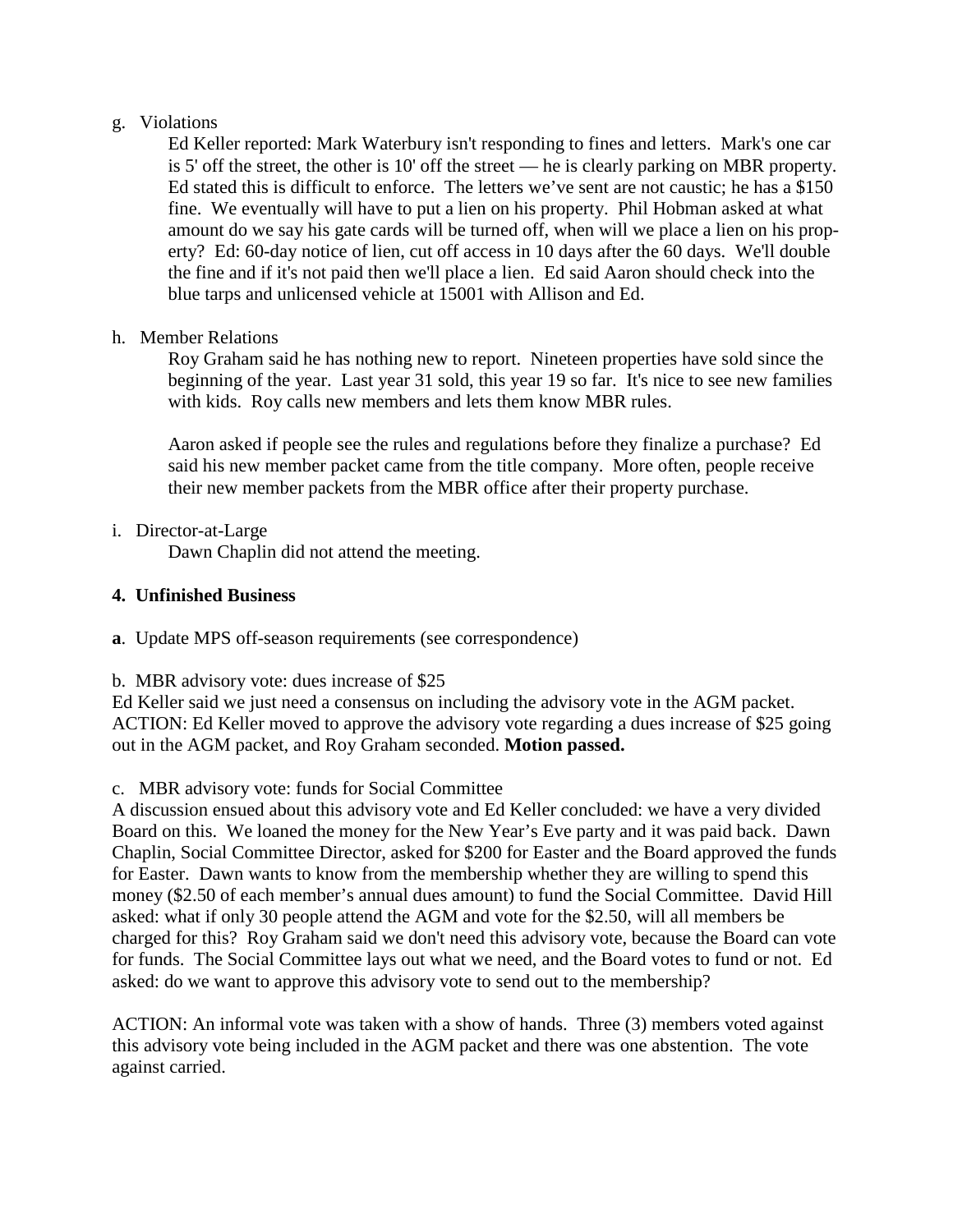## d. Review of draft 2016 AGM minutes

Phil Hobman asked if there were any major concerns, and there weren't any. We can print the minutes — members will be asked to approve them at the AGM.

## e. Approval of Resolution 2017-01: bank account signers:

Ed Keller reported we can't remove Allison's name without adding new signers. Caroline (Dodie) Fox will be the new bank signer. David Hill said we should check with our insurance company if we plan to have signers who are not on the Board. Roy Graham agreed that this was a valid point. We need to call our insurance company and ask if they have an issue with bank signers other than Board members or staff? We'll ask Mark Ablondi to follow-up on this. Ed Keller said Aaron can use the debit card in the meantime.

# **5. New Business**

a. Compensation package for Aaron Ebner (to be discussed in a closed executive session) David Hill asked Aaron if there is anything he hadn't gotten from us he needs? Aaron said no.

b. Letter to 40 members who have not paid dues

Ed mentioned there was a letter sent out last year with about the same number of delinquent dues under the direction of Susanne Savery. A large number of people paid up after the letter went out. Ed wrote a letter this year that Angela also worked on. These 40 people will have generated 200 statements. The letter states they must pay by June 1 — if not they can't vote at the AGM, they will recieve a \$350 lien, with 60 days to pay, then 10 additional days before their gate cards are shut off. Phil Hobman said the letter needs to go out soon. Ed Keller suggested we send the letter out earlier next year (if they aren't paid by the end of March). This is just a heads-up the letter is going out.

# c. AGM agenda, approval of AGM packet

Ed Keller stated: per our governing documents, we cannot send out an absentee ballot. It can't go out in the AGM packet. We will give members their ballots at the AGM. Phil Hobman mentioned some candidates might withdraw at the AGM. We only need a ballot if there are more members than positions? We need a ballot because there might be nominations from the floor. David Hill suggested we call it the list of nominees. Ed reported Christy in the office is working on a ballot. He is driving to Bellingham on Monday to print the packet.

# **6. Meeting Adjourned:** Meeting adjourned at 9:55 p.m.

\*The Board may convene in closed executive session to consider personnel, legal, liability, or issues dealing with violations.

Next Board meeting is Friday, May 19, 2017 at 8:00 p.m. in the clubhouse.

Signed: